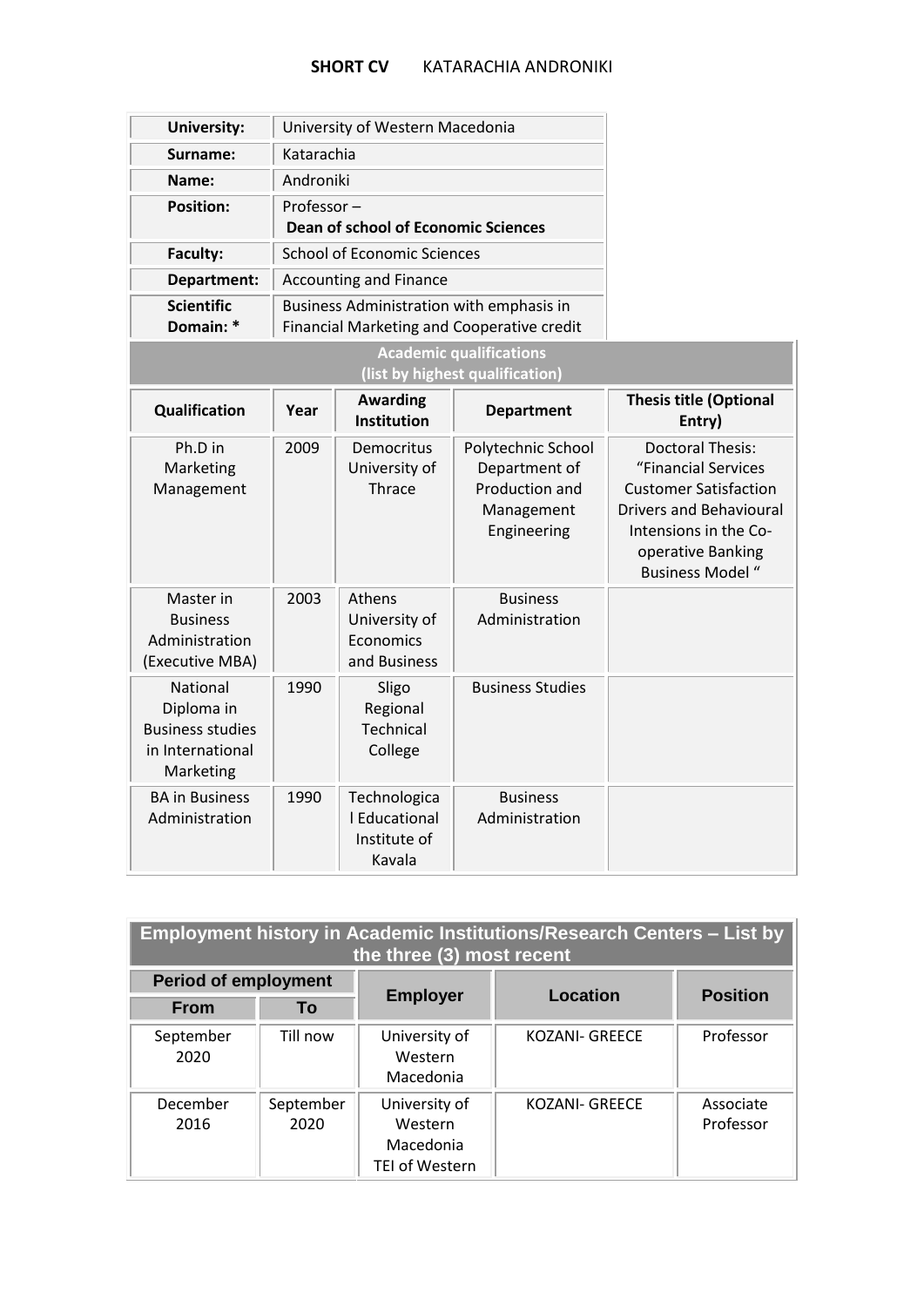## **SHORT CV** KATARACHIA ANDRONIKI

|               |                  | Macedonia                          |                |                        |
|---------------|------------------|------------------------------------|----------------|------------------------|
| February 2013 | December<br>2016 | <b>TEI of Western</b><br>Macedonia | KOZANI- GREECE | Assistant<br>Professor |

| Indicative recent academic research |                                                                                                                                                                                                                                                             |                                                                  |                                                                                                                                |                                        |              |  |
|-------------------------------------|-------------------------------------------------------------------------------------------------------------------------------------------------------------------------------------------------------------------------------------------------------------|------------------------------------------------------------------|--------------------------------------------------------------------------------------------------------------------------------|----------------------------------------|--------------|--|
| Year                                | <b>Title</b>                                                                                                                                                                                                                                                | <b>Other authors</b>                                             | <b>Journal and</b><br>Publisher /<br><b>Conference</b>                                                                         | Vol.                                   | <b>Pages</b> |  |
| 2020                                | Determinants of the<br>intention to adopt mobile<br>augmented reality apps in<br>shopping malls among<br>university students                                                                                                                                | Saprikis, V.,<br>Avlogiaris, G.,<br>katarachia, A.               | Journal of<br>Theoretical and<br>Applied<br>Electronic<br>Commerce<br>Research                                                 | Vol.<br>16<br><b>Issue</b><br>3        | 491-<br>512  |  |
| 2020                                | The Transition to Online<br><b>Banking in Greece:</b><br><b>Dimensions and Trigger</b><br><b>Factors Affecting</b><br><b>Customer Satisfaction and</b><br>Behavioural<br>Intentions                                                                         | Katarachia, A.,<br>Avlogiaris G                                  | Journal<br>οf<br>Economics<br>and<br>Finance                                                                                   | vol.11,<br><b>Issue</b><br>2 Ser.<br>Ш | $8-19.$      |  |
| 2020                                | Job satisfaction and<br>commitment in Greek<br>systemic banks.                                                                                                                                                                                              | Katarachia <sup>1,*</sup><br>A., Avlogiaris <sup>2</sup> G       | . Journal of<br>Economics and<br>Finance                                                                                       | <b>Vol 11</b>                          | 56-62        |  |
| 2020                                | Investigating the<br>Demographic<br>Characteristics of<br>University Students'<br>Perceptions towards Their<br>Intention to Adopt a<br><b>Mobile Augment Reality</b><br>App for Entertainment<br>and Shopping Purposes: A<br><b>UTAUT Model Perspective</b> | Saprikis, V.,<br>Avlogiaris, G.<br>and Katarachia,<br>A          | 7th<br>international<br>conference on<br>new ideas in<br>management,<br>economics and<br>accounting<br>.Rome 21-23<br>February |                                        |              |  |
| 2019                                | Investigating the adoption<br>of Insurance distribution<br>channels: An empirical<br>study in Greece                                                                                                                                                        | Katarachia, A.<br>and<br>Papadopoulou,<br>Ε.                     | 7th International<br>Conference on<br>Contemporary<br>Marketing<br>Issues, Crete,<br>Greece, 10-13<br><b>July 2019</b>         |                                        |              |  |
| 2019                                | "Examining Behavioral<br><b>Intention Towards Mobile</b><br><b>Augment Reality Apps in</b><br><b>Shopping Malls</b>                                                                                                                                         | Saprikis, V.,<br>Avlogiaris, G.,<br>Katarachia, A.,<br>Altini, A | 34th IBIMA on<br>$13 - 14$<br>November,<br>2019, Madrid,<br>Spain.                                                             |                                        |              |  |